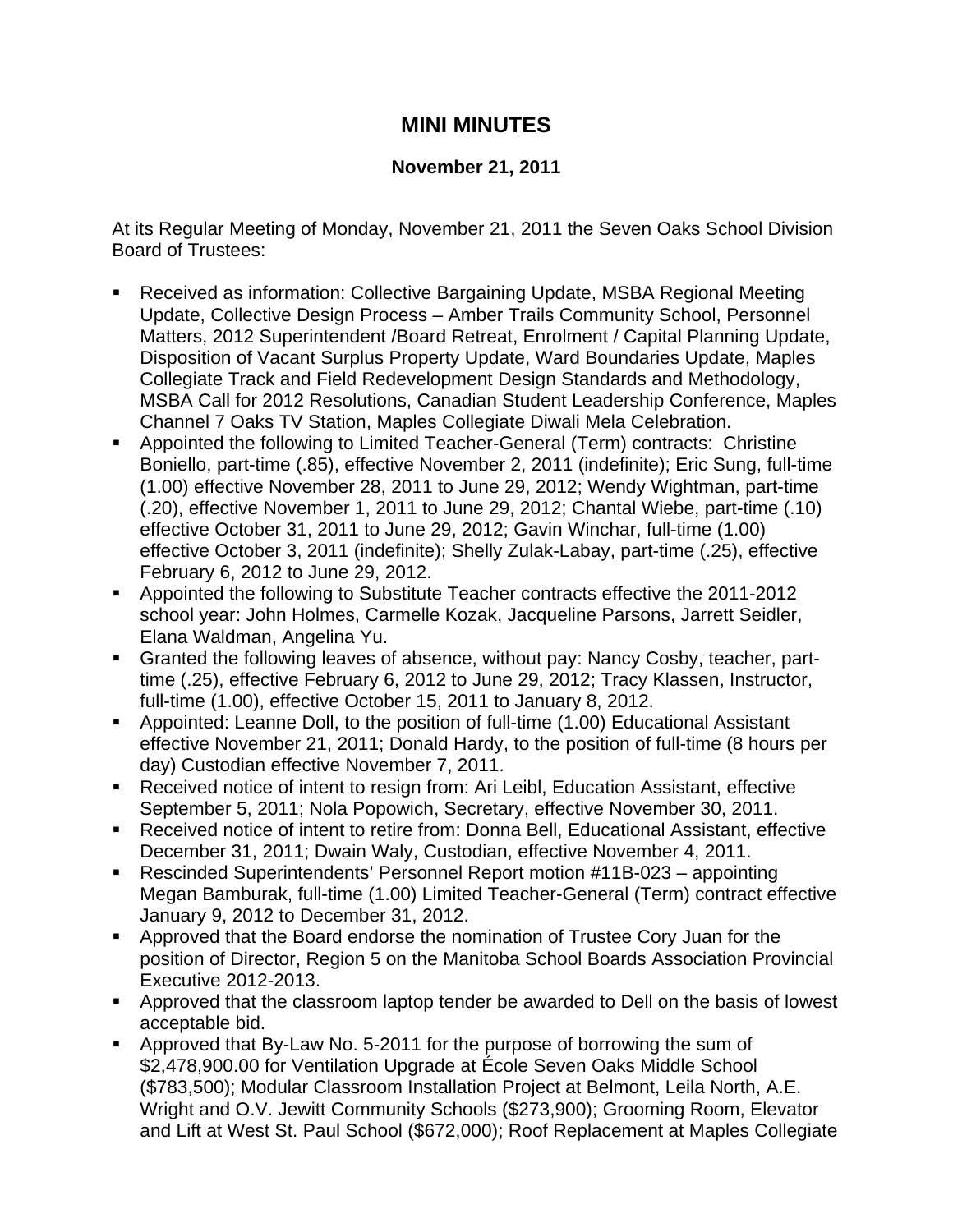(\$677,000); Elevator and Grooming Room at Garden City Collegiate (\$82,600) and adjustment for increased Manitoba Hydro Boiler Incentive Rebate on Steam Unit Ventilator Replacement at Garden City Collegiate (-\$10,100) be given second reading.

- Approved that By-Law No. 5-2011 for the purpose of borrowing the sum of \$2,478,900.00 for Ventilation Upgrade at École Seven Oaks Middle School (\$783,500); Modular Classroom Installation Project at Belmont, Leila North, A.E. Wright and O.V. Jewitt Community Schools (\$273,900); Grooming Room, Elevator and Lift at West St. Paul School (\$672,000); Roof Replacement at Maples Collegiate (\$677,000); Elevator and Grooming Room at Garden City Collegiate (\$82,600) and adjustment for increased Manitoba Hydro Boiler Incentive Rebate on Steam Unit Ventilator Replacement at Garden City Collegiate (-\$10,100) be given third and final reading, be signed and sealed.
- Approved that the Board endorse the Superintendent's submission to the Public Schools Finance Board.
- **Approved for payment:** 
	- Invoice No. 116409-1 for the Maples Sports Field project in the amount of \$2,396.29 be paid to Shelmerdine Ltd.
	- Statutory Holdback on Invoice No. 116409-1 for the Maples Sports Field project in the amount of \$253.57 be paid to the SOSD/Shelmerdine Ltd. 001-Maples Field account.
	- Invoice No. 116527 for the Maples Sports Field project in the amount of \$61,730.66 be paid to Shelmerdine Ltd.
	- Statutory Holdback on Invoice No. 116527 for the Maples Sports Field project in the amount of \$6,494.25 be paid to the SOSD/Shelmerdine Ltd. 001-Maples Field account.
	- Invoice No. 116551 for the Maples Sports Field project in the amount of \$110,300.49 be paid to Shelmerdine Ltd.
	- Statutory Holdback on Invoice No. 116551 for the Maples Sports Field project in the amount of \$11,672.01 be paid to the SOSD/Shelmerdine Ltd. 001-Maples Field account.
	- Invoice No. 116552 for the Maples Sports Field project in the amount of -\$4,804.38 be credited to Seven Oaks School Division by Shelmerdine Ltd.
	- Statutory Holdback on Invoice No. 116552 for the Maples Sports Field project in the amount of -\$508.40 be paid to the SOSD/Shelmerdine Ltd. 001-Maples Field account.
	- Invoice No. B5927485089SOM2 for ESOMS Ventilation Upgrade Phase II in the amount of \$16,737.58 be paid to Appin Associates.
	- Certificate of Payment No. 6 for the ÉSOMS Ventilation Upgrade Phase II in the amount of \$104,391.48 be paid to East Side Ventilation.
	- 7-1/2% Statutory Holdback on Certificate of Payment No. 6 for the ÉSOMS Ventilation Upgrade Phase II in the amount of \$7,655.55 be paid to the SOSD/East Side Ventilation-ÉSOMS Ventilation II account.
	- Certificate of Payment No. 4 for the West St. Paul Elevator project in the amount of \$107,807.50 be paid to Gardon Construction Ltd.
	- 7-1/2% Statutory Holdback on Certificate of Payment No. 4 for the West St. Paul Elevator project in the amount of \$8,324.90 be paid to the SOSD/Gardon 438 West St. Paul Elevator account.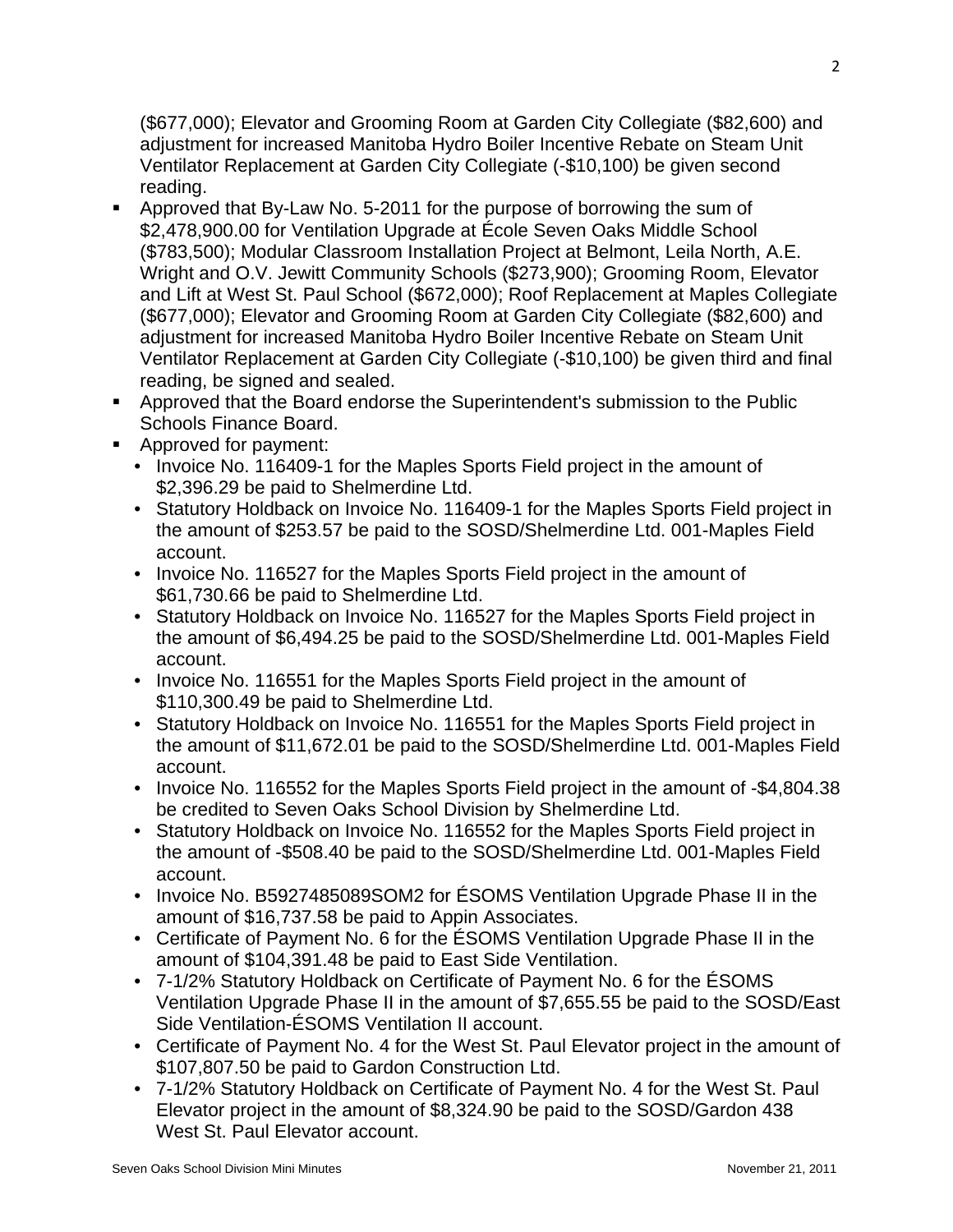- Certificate of Payment No. 3 for the West St. Paul Grooming Room project in the amount of \$17,272.09 be paid to J & J Penner Construction Ltd.
- 7-1/2% Statutory Holdback on Certificate of Payment No. 3 for the West St. Paul Grooming Room project in the amount of \$1,333.75 be paid to the SOSD/J & J 432 West St. Paul Grooming Room account.
- Invoice No. 704-11 for the Maples Sports Field Redevelopment project in the amount of \$801.51 be paid to Lombard North Group.
- Invoice No. 9990 for the West St. Paul Grooming Room project in the amount of \$169.67 be paid to Number Ten Architectural Group.
- Certificate of Payment No. 2 for the Swinford Park Soccer Field Swinford Way project in the amount of \$103,457.66 be paid to Shelmerdine Ltd.
- 7-1/2% Statutory Holdback on Invoice No. 2 for the Swinford Park Soccer Field Swinford Way project in the amount of \$10,947.90 be paid to the SOSD/Shelmerdine 436 Swinford Soccer account.
- 7-1/2% Statutory Holdback in the amount of \$8,508.35 in relation to the West St. Paul Grooming Room project be paid to J & J Penner Construction Ltd., subject to the approval of the Board's solicitor.
- GST on the Release of Statutory Holdback for the West St. Paul Grooming Room project in the amount of \$425.42 be paid to J & J Penner Construction Ltd.
- Received conference report from: Carol Moar, Special Education Coordinator: 2011 National Forum on Character Education - Building Ethical Communities, October 19 to 22, 2011 - San Francisco, California.
- **Correspondence received from:** 
	- Duane Brothers, Assistant Superintendent, Human Resources: Letter to S.O.T.A. regarding scheduling of Education Leave meeting dates.
	- Aileen Najduch, Assistant Deputy Minister, Manitoba Education: Funding Attendance Initiative.
	- Brian O'Leary, Superintendent, Seven Oaks School Division: Development of lands designated as Precinct B within Seven Oaks School Division.
	- Rick Dedi, Executive Director, The Public Schools Finance Board: Proposed Amber Trails School - Best Practice Commissioning Agent.
	- Kyle Lewkowich, Public Schools Finance Board: Copy of letter to Ian Stewart, Integrated Designs, advising that Integrated Designs has been selected as the successful proponent for the new Amber Trails School.
	- Rick Dedi, Executive Director, Public Schools Finance Board: Maples Collegiate Institute Chillers & Cooling Tower Replacement - Design Only.
	- Brian O'Leary, Superintendent, Seven Oaks School Division: Letter to His Worship Mayor Sam Katz endorsing his plan to reintroduce School Speed Zones.
	- Danielle Parent, Education Officer, Manitoba Education: French Second Language Revitalization Program.
	- Naomi Kruse, Executive Director, Manitoba Association of Parent Councils: 2011- 2012 Membership.
	- Canadian Education Association Press Release: James Wilson appointed to the Council of the Canadian Education Association.
	- MSBA Executive Highlights, November 14, 2011.
	- River East Transcona School Division Press Release: Kelly Barkman new Superintendent effective February 1, 2012.